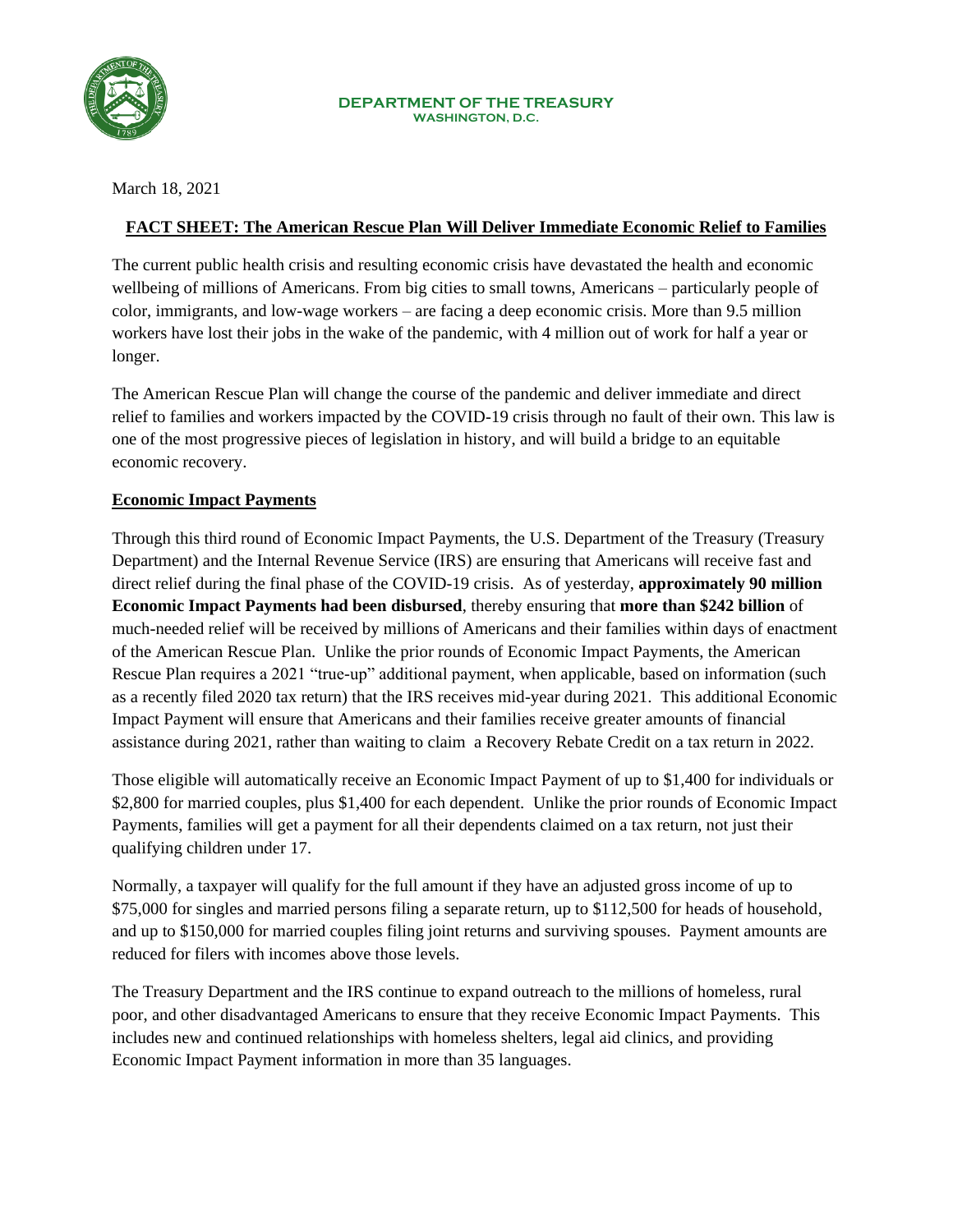#### **Child Tax Credit**

The American Rescue Plan's expansion of the Child Tax Credit will substantially reduce child poverty by supplementing the earnings of families receiving the tax credit. Specifically, the Child Tax Credit has been revised in the following ways:

- 1. **The credit amount has been increased.** The American Rescue Plan increased the amount of the Child Tax Credit from \$2,000 to \$3,600 for children under age 6, and \$3,000 for other children under age 18.
- 2. **The credit's scope has been expanded.** Children 17 years old and younger, as opposed to 16 years old and younger, will now be covered by the Child Tax Credit.
- 3. **Credit amounts will be made through advance payments during 2021.** Individuals eligible for a 2021 Child Tax Credit will receive advance payments of the individual's credit, which the IRS and the Bureau of the Fiscal Service will make through periodic payments from July 1, to December 31, 2021. This change will allow struggling families to receive financial assistance now, rather than waiting until the 2022 tax filing season to receive the Child Tax Credit benefit.
- 4. **The credit is now fully refundable.** By making the Child Tax Credit fully refundable, lowincome households will be entitled to receive the full credit benefit, as significantly expanded and increased by the American Rescue Plan.
- 5. **The credit is now extended to Puerto Rico and the U.S. Territories.** For the first time, lowincome families residing in Puerto Rico and the U.S. Territories will receive this vital financial assistance to better support their children's development and health and educational attainment.

To facilitate the disbursement of Child Tax Credit advance payments during 2021, the American Rescue Plan requires the IRS to establish an online portal for taxpayers to update relevant data for mid-year payment adjustments (for example, the birth of a child during 2021). In addition to this online tool, the Treasury Department and the IRS will carry out a sweeping public awareness campaign parallel to its Economic Impact Payment campaign to reach all Americans who may be eligible for this financial assistance.

#### **State and Local Fiscal Recovery Fund**

State, local and tribal governments across America have been under an unprecedented strain in the wake of the COVID-19 crisis. While the need for services has increased —including setting up emergency medical facilities, standing up vaccination sites, and supporting struggling small businesses—state and local revenues have plummeted as a result of the economic fallout from the crisis. At the height of the fallout, public sector employment fell by around 1.4 million jobs, including layoffs of 1 million educators, compared to around 750,000 job losses during the Great Recession. As a result, communities have faced untenable choices, between laying off educators, firefighters and other frontline workers or failing to provide services that communities rely on.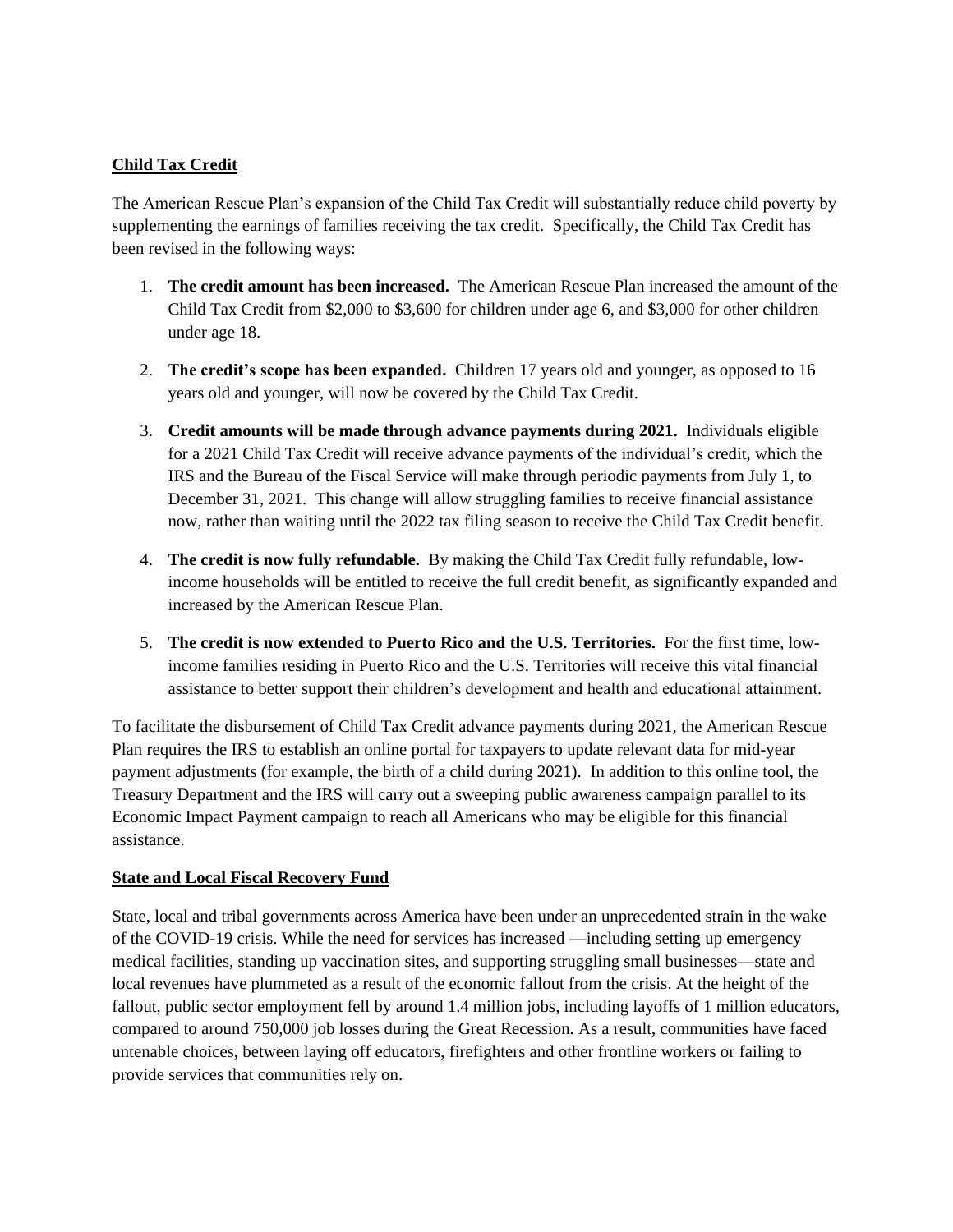The American Rescue Plan provides **\$350 billion dollars** in emergency funding for state, local, territorial, and Tribal governments to remedy this mismatch between rising costs and falling revenues. This includes:

- \$195 billion for states, (a minimum of \$500 million for each State);
- \$130 billion for local governments (a minimum of \$1.25 billion per state is provided by the statute inclusive of the amounts allocated to local governments within the state);
- \$20 billion for tribal governments; and
- \$4.5 billion for territories

The Rescue Plan will provide needed relief to state, local, and Tribal governments to enable them to continue to support the public health response and lay the foundation for a strong and equitable economic recovery. In addition to helping these governments address the revenue losses they have experienced as a result of the crisis, it will help them cover the costs incurred due responding to the public health emergency and provide support for a recovery – including through assistance to households, small businesses and nonprofits, aid to impacted industries, and support for essential workers. It will also provide resources for state, local, and Tribal governments to invest in infrastructure, including water, sewer, and broadband services.

## **Capital Projects Fund**

The COVID-19 crisis starkly illuminated key shortcomings – and inequalities – in U.S. infrastructure. While some communities were able to adapt to the pandemic with remote or socially-distanced options for work, education, and health care, others lacked the infrastructure needed to do so, compounding the disruptions of the pandemic and exacerbating existing inequalities, with long-term consequences for American families. One particularly salient infrastructure challenge has been the digital divide and the absence of foundational conditions that enable network connectivity and access. As more and more areas of work and education move online, this divide risks leaving many American families behind.

Recognizing these challenges, the American Rescue Plan provides **\$10 billion** for states, territories, and Tribes to cover the costs of capital projects like broadband infrastructure.

The Capital Projects Fund takes critical steps to addressing these challenges laid bare by the pandemic, especially in rural America and low- and moderate-income communities, helping to ensure that all communities have access to the high-quality, modern infrastructure needed to thrive, including internet access.

## **Homeowner Assistance Fund**

As the economic fallout from the COVID-19 crisis took form, millions of Americans were faced with the pressures of having to decide between making mortgage payments and other essential obligations. This was especially true for the low-income communities and communities of color who bore the brunt of this crisis. Across the country, one in 10 homeowners with a mortgage are behind on payments. The law takes immediate steps to help Americans stay in their homes and keep a roof over their heads.

The American Rescue Plan provides nearly **\$10 billion** for states, territories, and Tribes to provide relief for our country's most vulnerable homeowners. This includes:

• A minimum of \$50 million for each state, the District of Columbia and Puerto Rico;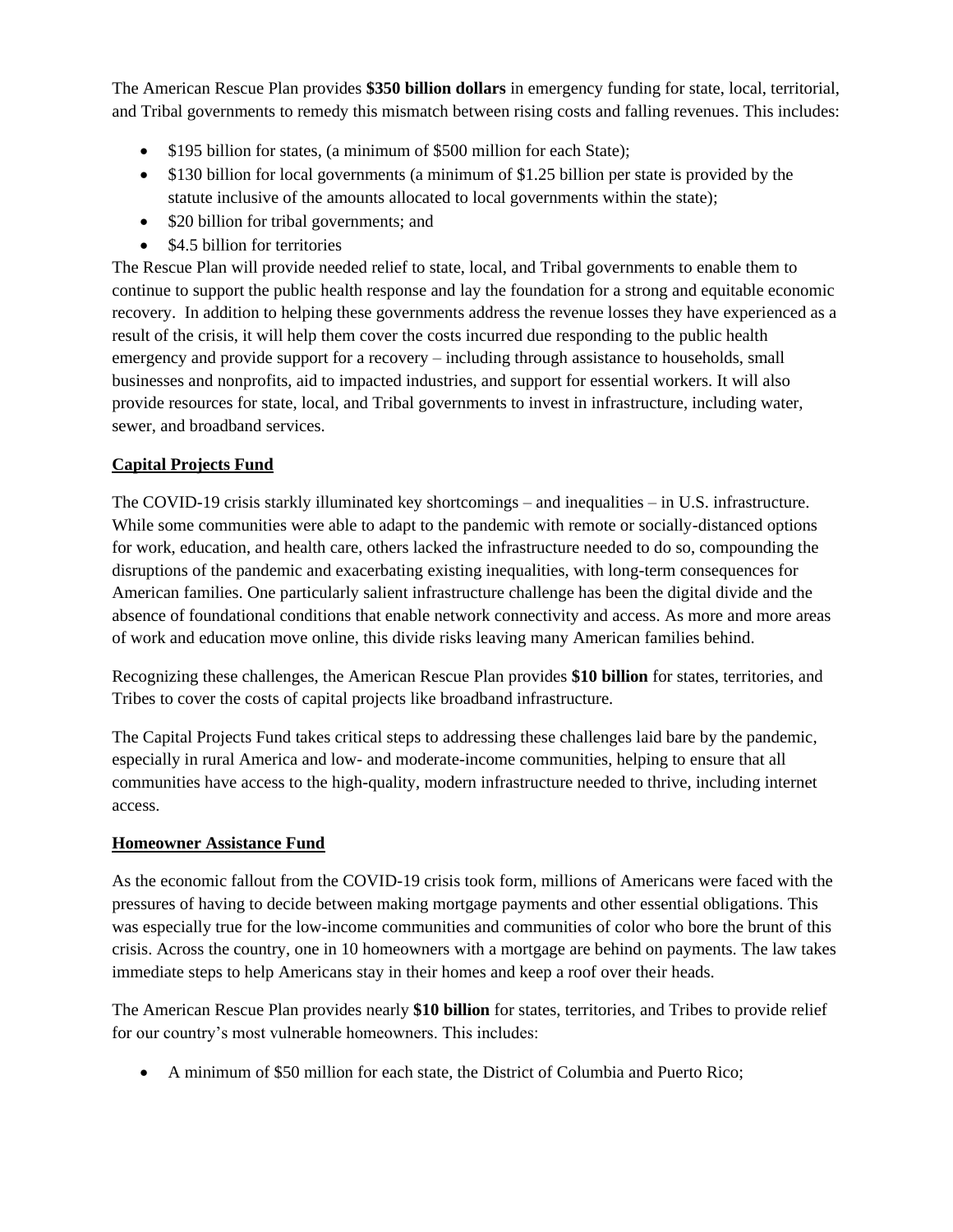- \$30 million for the territories of Guam, American Samoa, the United States Virgin Islands, and the Commonwealth of the Northern Mariana Islands;
- An explicit mandate to prioritize socially disadvantaged households;

The law prioritizes those homeowners that have experienced the greatest hardships, leveraging local and national income indicators to maximize intended impact. Applicable funding uses include delinquent mortgage payments, allowing Americans across the country to take a step in the right direction toward household stabilization. These necessary actions will minimize foreclosures in the coming months, alleviate emergency shelter capacity, and mitigate potential COVID-19 infections.

## **Emergency Rental Assistance**

An underlying consequence of the COVID-19 pandemic is that household stability is not just a financial security issue, but also a health concern. As the country entered the throes of the crisis, many cities and states began creating or expanding rental assistance programs to support at-risk households. The December appropriations bill provided \$25 billion of federal relief to be administered by the Emergency Rental Assistance (ERA) program for disbursement to existing state and local government programs. The American Rescue Plan nearly doubles the initial funding to expand the reach and impact of the existing ERA program, taking additional steps to mitigate the financial harm caused by the pandemic and keeping Americans safe as the country addresses the virus.

The American Rescue Plan provides **\$21.6 billion** for states, territories, and local governments to assist households that are unable to pay rent and utilities due to the COVID-19 crisis. This includes:

- A minimum of \$152 million for each state and the District of Columbia;
- \$305 million for the Commonwealth of Puerto Rico, the United States Virgin Islands, Guam, the Commonwealth of the Northern Mariana Islands, and American Samoa;
- \$2.5 billion for payments to "high-need grantees," locations with an urgent need for assistance when factoring conditions such as change in employment, concentration of very low-income renters, and rental market costs

As a result of the American Rescue Plan, states and localities across the country will be better armed to provide relief and assistance to those vulnerable households. The new funding will leverage existing program structures, allowing for money to be disbursed quickly and efficiently to on the ground emergency programs, and ensuring this country's hardest-hit families to receive their equitable share of relief.

# **State Small Business Credit Initiative**

It is no secret that the pandemic has disproportionately impacted small businesses across the country, particularly those owned and operated by women and minorities. Every community has had to face the unfortunate reality of local storefronts that are closing or have closed, resulting in friends and family members being furloughed or laid off. Nationally, small business revenue is down 32 percent, and at least 400,000 firms have permanently closed. After a year of the public health crisis, many businesses are hanging on by a thread. Within this law are plans to provide critical assistance to small businesses across the country, facilitating the urgent deployment of capital and support to help these organizations not just persevere, but recover on solid footing.

The American Rescue Plan provides **\$10 billion** to state and Tribal governments to fund small business credit expansion initiatives. This program will build off the inaugural model developed in 2011 during the